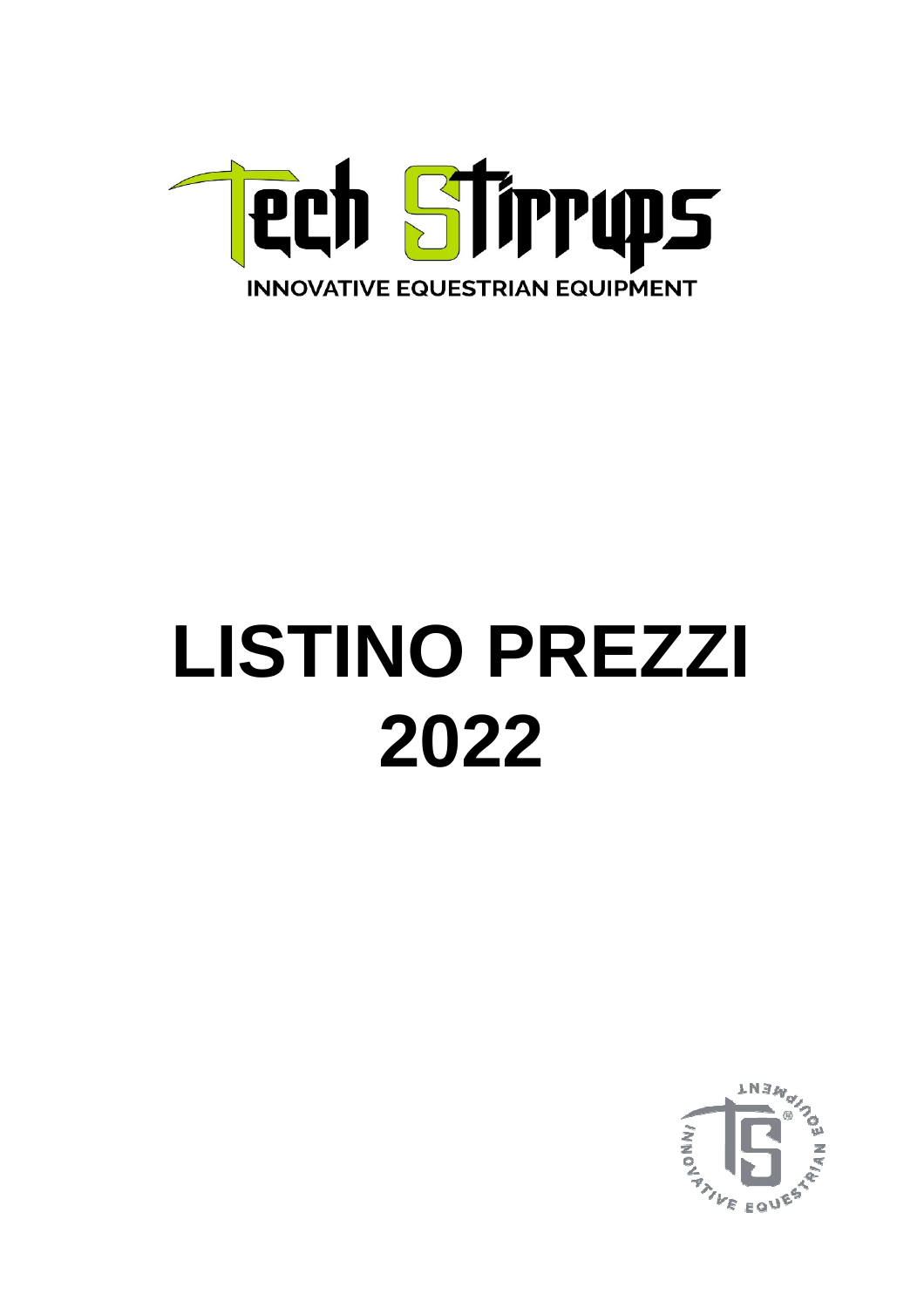## Tech Stirrups

#### **PRODOTTI**

| <b>STAFFE DI SICUREZZA</b>  |                       |                      |        |
|-----------------------------|-----------------------|----------------------|--------|
| <b>MODELLO</b>              | <b>DISCIPLINA</b>     | <b>PREZZO FINALE</b> |        |
| Venice Plus EVO             |                       | €                    | 420,00 |
| <b>Venice Fit</b>           |                       | €                    | 390,00 |
| Venice Sloped EVO           | SALTO - CROSS-COUNTRY | €                    | 315,00 |
| Venice EVO                  |                       | €                    | 315,00 |
| Venice Dressage Plus        | <b>DRESSAGE</b>       | €                    | 420,00 |
| Venice Dressage Sloped      |                       | €                    | 315,00 |
| Venice Pony Plus            | PONY (SALTO & CROSS-  | €                    | 420,00 |
| Venice Pony Sloped          | COUNTRY)              | €                    | 315,00 |
| Venice Pony Dressage Plus   | PONY (DRESSAGE)       | €                    | 420,00 |
| Venice Pony Dressage Sloped |                       | €                    | 315,00 |
| Venice Young EVO            | <b>BAMBINI</b>        | €                    | 260,00 |
| Venice XTRAIL               | <b>ENDURANCE</b>      | €                    | 420,00 |

| <b>STAFFE CLASSICHE</b> |                                           |                                           |   |        |
|-------------------------|-------------------------------------------|-------------------------------------------|---|--------|
| <b>MODELLO</b>          | <b>DISCIPLINA</b><br><b>PREZZO FINALE</b> |                                           |   |        |
| Siena Plus              | SALTO - CROSS-COUNTRY                     |                                           | € | 215,00 |
| Siena                   |                                           |                                           | € | 180,00 |
| Capri Plus              | <b>DRESSAGE</b>                           |                                           | € | 215,00 |
| Capri                   |                                           |                                           | € | 180,00 |
| Turin                   | <b>CACCIA</b>                             |                                           | € | 180,00 |
| <b>Brixia</b>           | <b>ENDURANCE</b>                          | Disponibile fino ad<br>esaurimento scorte | € | 180,00 |
| Rome                    | <b>GALOPPO</b>                            |                                           | € | 200,00 |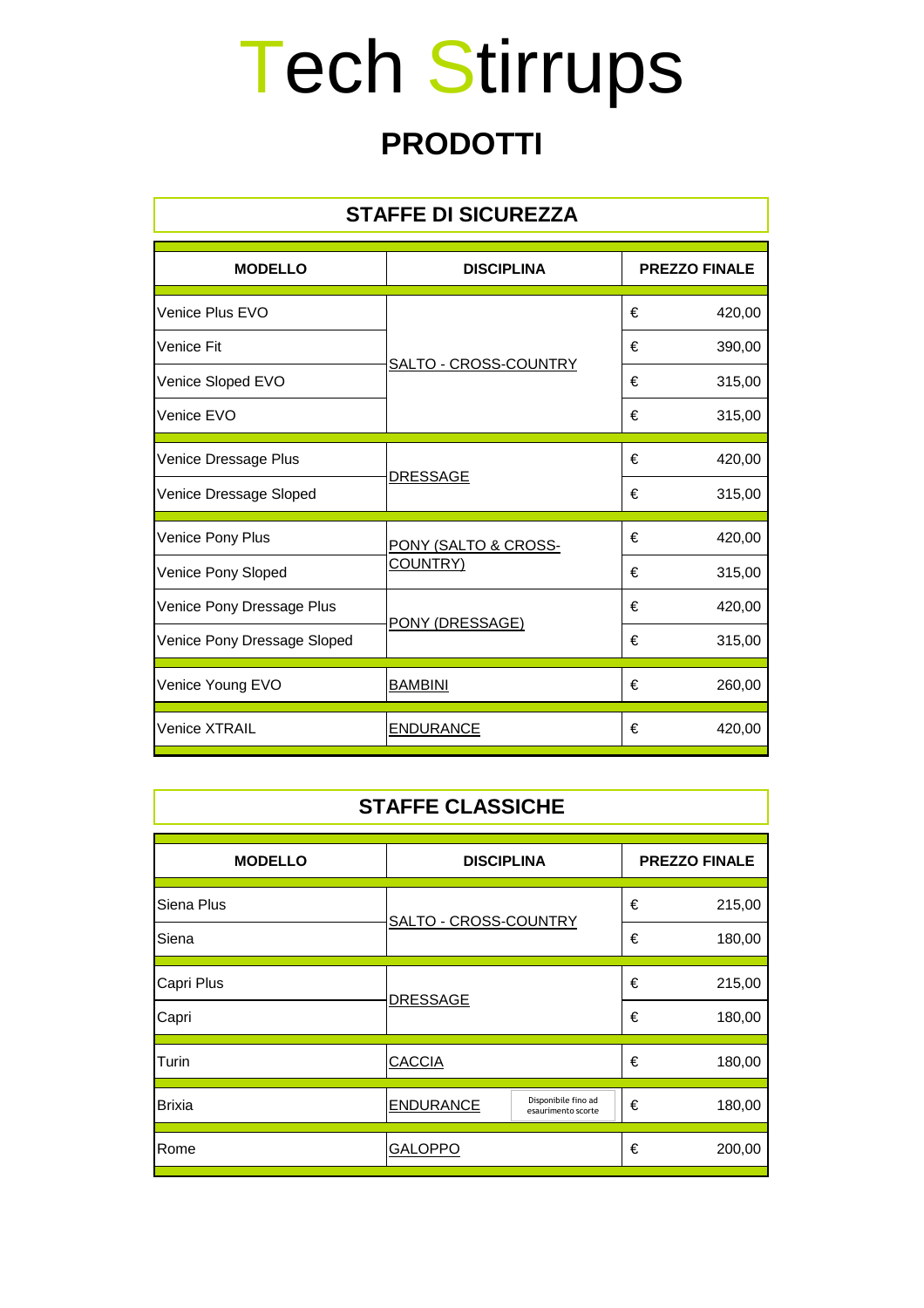# Tech Stirrups

### **PRODOTTI**

| <b>SPERONI</b>                         |   |        |  |
|----------------------------------------|---|--------|--|
| <b>MODELLO</b><br><b>PREZZO FINALE</b> |   |        |  |
| Milan                                  | € | 90,00  |  |
| Florence                               | € | 105,00 |  |
| Verona Short                           | € | 75,00  |  |
| Verona Long                            | € | 75,00  |  |
| Verona Flat                            | € | 75,00  |  |
| Verona Rowel                           | € | 75,00  |  |

| <b>MODELLO</b>              | <b>CONFEZIONE</b> |   | <b>PREZZO FINALE</b> |
|-----------------------------|-------------------|---|----------------------|
| <b>Technical</b>            | 1 paio            | € | 24,00                |
| <b>Breathable Classical</b> | 2 paia            | € | 24,00                |
| <b>Breathable Rainbow</b>   | 1 paio            | € | 12,00                |
| Fashion                     | 1 paio            | € | 32,00                |

| <b>ACCESSORI</b>                                 |   |                      |  |
|--------------------------------------------------|---|----------------------|--|
| <b>MODELLO</b>                                   |   | <b>PREZZO FINALE</b> |  |
| Copristaffa [NUOVO MODELLO realizzato in stoffa] | € | 15,00                |  |
| Cappellino                                       | € | 28,00                |  |